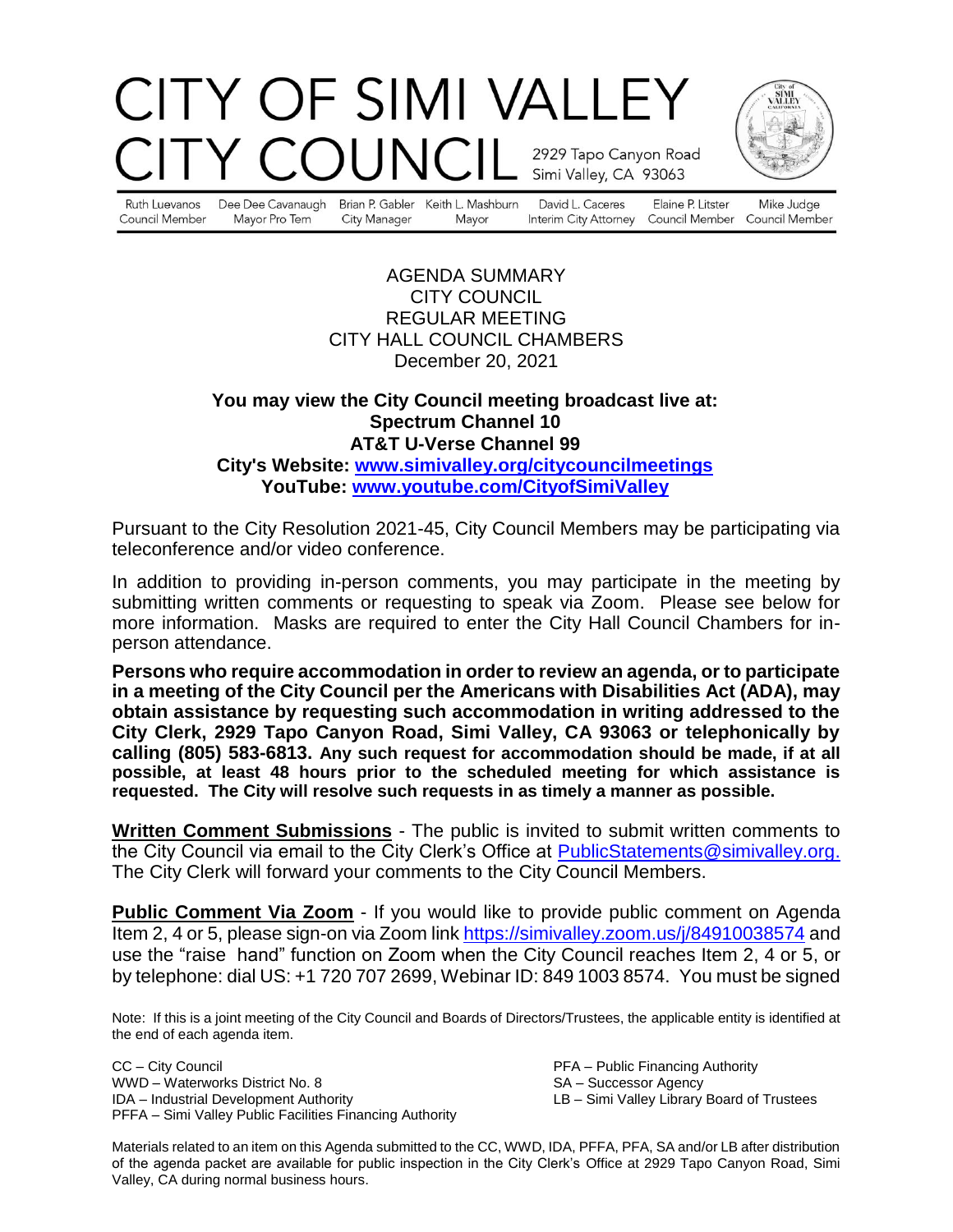AGENDA ITEM

into the meeting and be available at the time the Agenda Item 2, 4 or 5 is called. If there are no matters scheduled for Agenda Item 2 or 4, you may only comment on Agenda Item 5. Individual public statements for Agenda Items 2 and 5 are for a period of 3 minutes each.

Persons addressing the City Council are requested to state their name and community of residence for the record. If you need further assistance, please email the City Clerk at CityClerk@simivalley.org or call (805) 583-6748.

Please be advised that communications directed to the City Council are public records and are subject to disclosure pursuant to the California Public Records Act and Brown Act unless exempt from disclosure under the applicable law. Communications will not be edited for redactions; will be printed/posted as submitted.

AGENDA ITEM

CALL TO ORDER: 6:00 p.m. (CLOSED SESSION)

ROLL CALL:

a. PUBLIC STATEMENTS:

NOTE: If you would like to provide public comment on a Closed Session item via Zoom, please sign-on via Zoom link <https://simivalley.zoom.us/j/84910038574> and use the "raise hand" function on Zoom or by telephone: dial US: +1 720 707 2699, Webinar ID: 849 1003 8574. You must be signed into the meeting and be available at the time Closed Session begins. The public is invited to submit written comments to the City Council via email to the City Clerk's Office at [PublicStatements@simivalley.org.](mailto:PublicStatements@simivalley.org) The City Clerk will forward your comments to the City Council Members.

# b. CLOSED SESSION:

(1) Conference with Real Property Negotiator **(CC)**  Pursuant to Government Code Section 54956.8:

| Property: APN Nos.:         | 500-0-291-215 and 500-0-370-145                                      |
|-----------------------------|----------------------------------------------------------------------|
| <b>Agency Negotiator:</b>   | Brian P. Gabler, City Manager                                        |
| <b>Negotiating Parties:</b> | Dimitri Soudas, Cavalia, Inc.                                        |
| <b>Under Negotiation:</b>   | Instruction to negotiator will concern price and<br>terms of payment |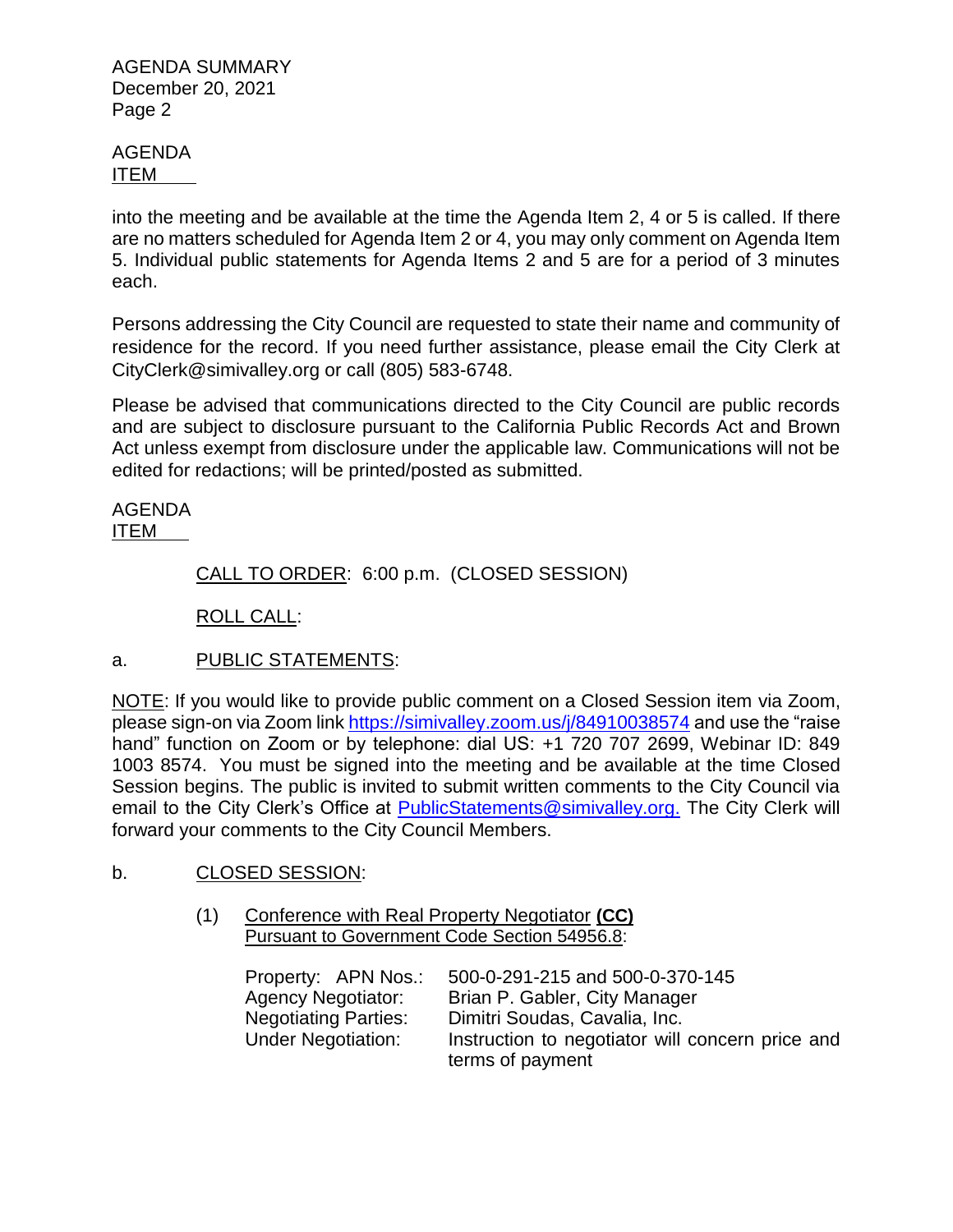AGENDA ITEM

CALL TO ORDER: 6:30 p.m. (OPEN SESSION)

### CLOSED SESSION REPORTS:

Public Report of action taken pursuant to Government Code Section 54957.1

## PLEDGE OF ALLEGIANCE:

ROLL CALL:

- 1. AGENDA REVIEW:
- 1A. Move that all resolutions and ordinances presented tonight be read in title only and all further reading be waived.
- 1B. It is the policy of the City Council that upon reaching 11:30 p.m., the City Council will not address any new agenda items. Should the City Council continue to address an in-progress agenda item past 12:00 midnight, the following motion is in order:

MOTION: Move that the City Council meeting tonight may extend beyond the midnight deadline to conclude the agenda (Section 2-1.106 SVMC).

### 1C. DECLARATION OF CONFLICT:

If any member of the City Council may have a conflict of interest or any reason why that member must abstain from consideration of any matter on this agenda, he or she should so declare at this time.

### 1D. CERTIFICATES/HONORARY RESOLUTIONS/PROCLAMATIONS:

- (1) Presentation of Certificates of Appreciation to outgoing Community Development Block Grant Advisory Committee Members (Perros) **(CC)**
- (2) Presentation of a Certificate of Commendation to Citizen Michelle Hylkema for her efforts to help the Simi Valley Police Department restrain a violent suspect (Livingstone) **(CC)**
- (3) Presentation of an Honorary Resolution commending Officer Gene Colato as Officer of the Year (Livingstone) **(CC)**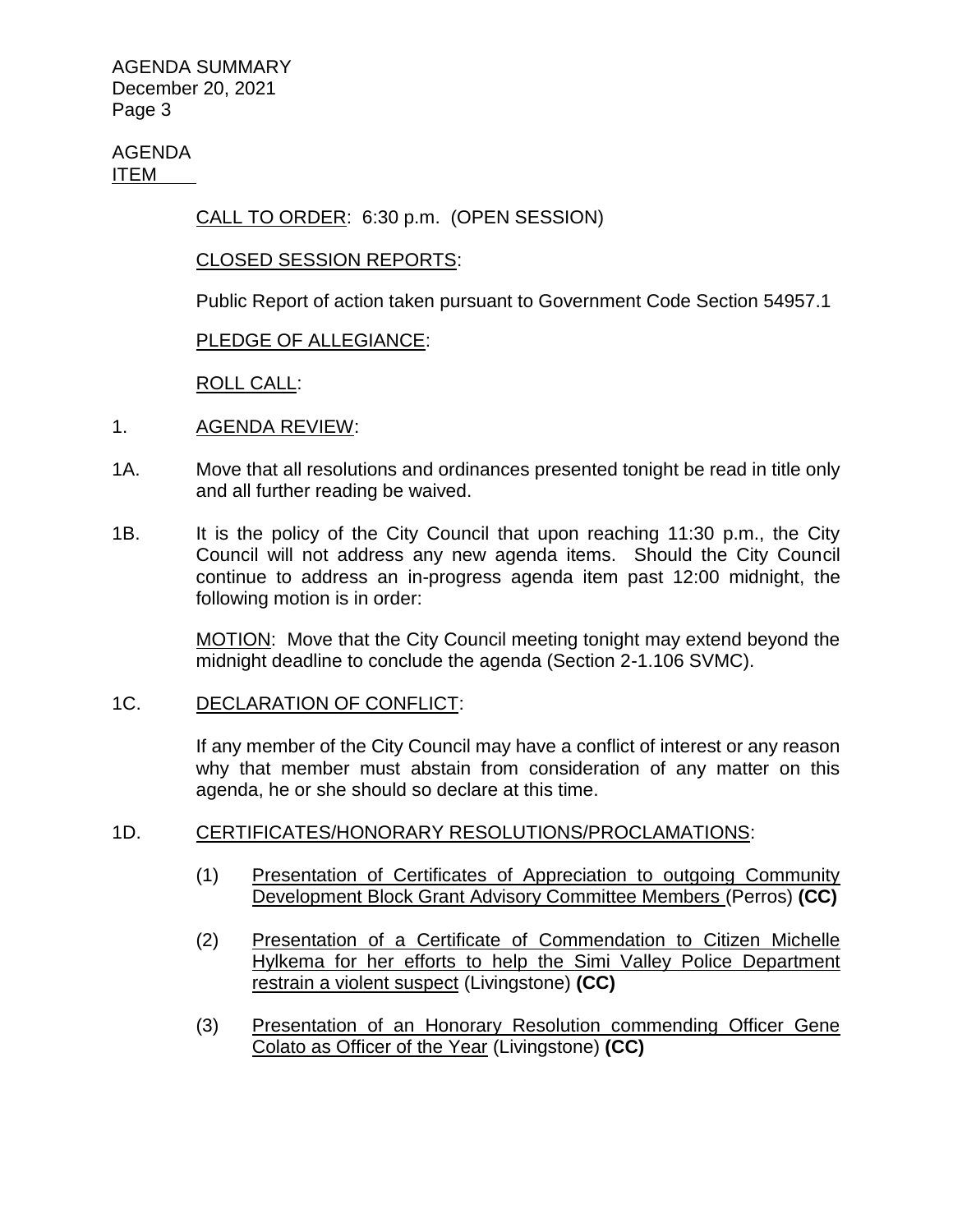#### AGENDA ITEM

2. PUBLIC STATEMENTS ON APPOINTMENTS, SPECIAL PRESENTATIONS AND INFORMATIONAL REPORTS:

> If you wish to make a Public Statement on **Agenda Item No. 2 - APPOINTMENTS, SPECIAL PRESENTATIONS AND INFORMATIONAL REPORTS,** please refer to instructions above.

- 3. APPOINTMENTS/SPECIAL PRESENTATIONS AND INFORMATIONAL REPORTS:
- 3A. APPOINTMENTS:
	- (1) Appointments to the Community Development Block Grant Advisory Committee (Perros) **(CC)**
	- (2) Appointment of Mayor Pro Tem and representation of City Council/Board Members on Boards, Commissions and Committees (Blanco) **(CC)**
- 3B. SPECIAL PRESENTATIONS:
	- (1) Presentation by Waste Management regarding Landfill and Recycling Center operations (Fuchiwaki) **(CC)**
- 3C. INFORMATIONAL REPORTS:
	- (1) Informational presentation by Youth Council **(CC)**
- 4. PUBLIC HEARINGS:

NOTE ON PUBLIC NOTICE: This is the time and place set for a public hearing on the consideration of matters as presented on this agenda. Let the record show that due notice was given as required by law and an affidavit to this effect is on file in the Office of the City Clerk. The reports of the City Staff relating to these matters shall be made a part of the record of this meeting. Speakers during public hearings shall limit their comments to matters relevant to the item on the agenda, and may be ruled out of order if comments are unrelated to the item.

NOTE ON JUDICIAL REVIEW: If you challenge in court any of the City Council decisions made here tonight, you may be limited to raising only those issues you or someone else raised at this public hearing. The time within which judicial review must be sought is governed by California Code of Civil Procedure Section 1094.6.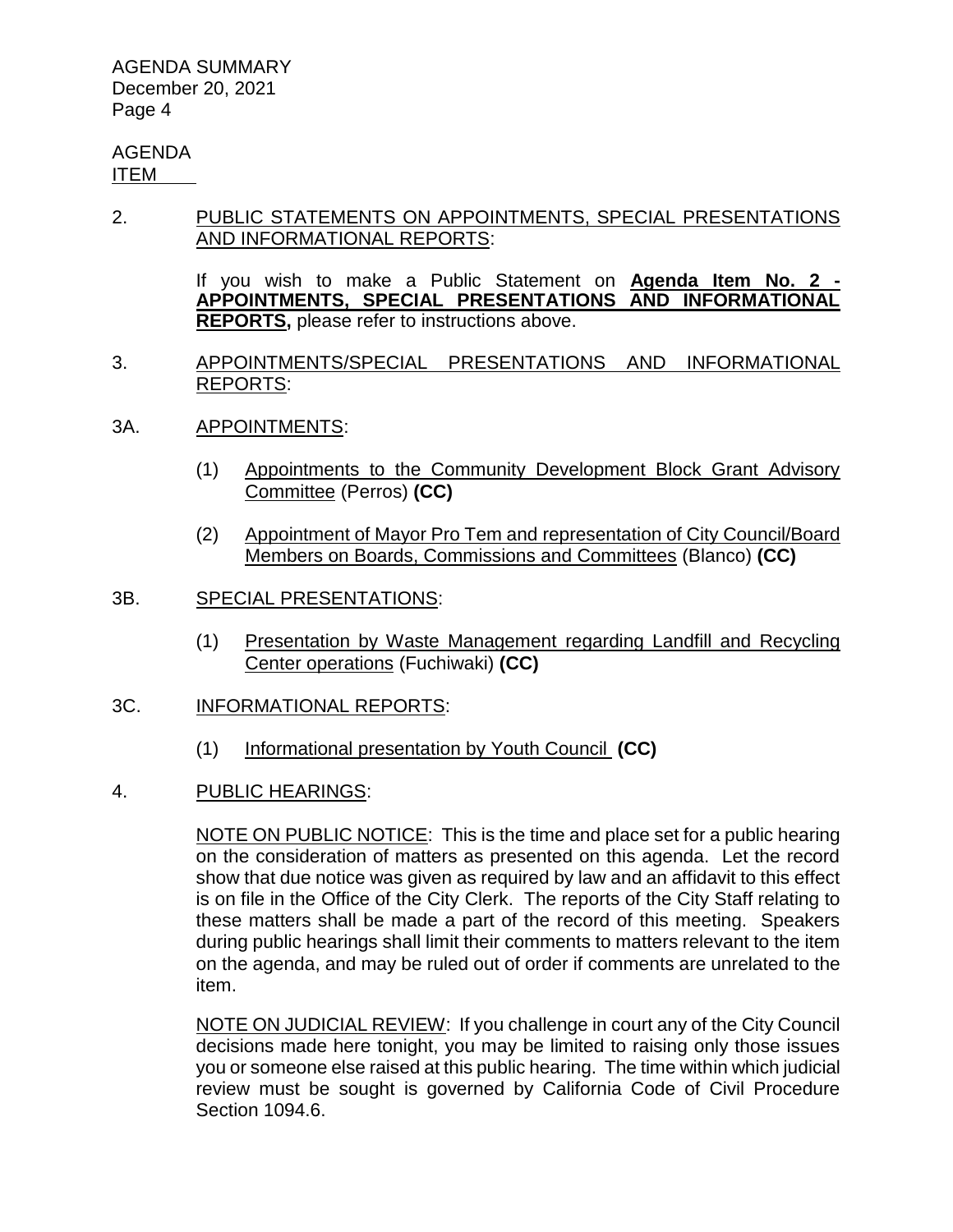#### AGENDA ITEM

If you wish to provide testimony on **Agenda Item No. 4 - PUBLIC HEARINGS**, please refer to Public Comment Section instructions above.

### **7:15 P.M. TIME SPECIFIC AGENDA ITEM 4A (Per Election Code Section 21627.1)**

- 4A. Second public hearing before the City Council on the redistricting process, to review submitted map and receive input from the public for the redrawing of election district boundaries, and the selection of a final map (Blanco/Hehir) **(CC)**
- 4B. A public hearing to consider a request from R. S. Corporation for the approval of a Tentative Parcel Map (TP-S-689) to subdivide a residentially zoned parcel into three parcels and a zone change (Z-S-2021-0003) to change the zoning designation from Residential Low Density (RL) to Residential Medium Density (RM) for a 0.73-acre site located on the west side of Naples Court, approximately 240 feet south of Royal Avenue; adoption of a Negative Declaration; adoption of a resolution; and introduction of an ordinance (Perros) **(CC)**
- 4C. An urgency ordinance to establish objective design standards for developing two-unit residential developments, and establish rules and regulations for subdividing single-family residential properties in response to State Senate Bill 9 (SB 9), a declaration of the urgency thereof, and a determination that the amendments are exempt from the California Environmental Quality Act (Perros) **(CC)**
- 4D. A public hearing to consider introduction of an ordinance amending Solid Waste and Recycling Regulations to incorporate changes mandated by SB 1383 and adopting of a resolution (Fuchiwaki) **(CC)**
- 5. PUBLIC STATEMENTS ON ALL ITEMS OTHER THAN PUBLIC HEARINGS, APPOINTMENTS INFORMATIONAL REPORTS:

Time allotted for public statements on all items on the agenda and the consent calendar, as well as matters not on the agenda but within the subject matter jurisdiction of the City Council, but not including comment on public hearings, appointments and certain committee information reports.

If you wish to make a Public Statement on **Agenda Item No. 5 - PUBLIC STATEMENTS ON ALL ITEMS OTHER THAN PUBLIC HEARINGS, APPOINTMENTS, SPECIAL PRESENTATIONS AND INFORMATIONAL REPORTS**, please refer to instructions above.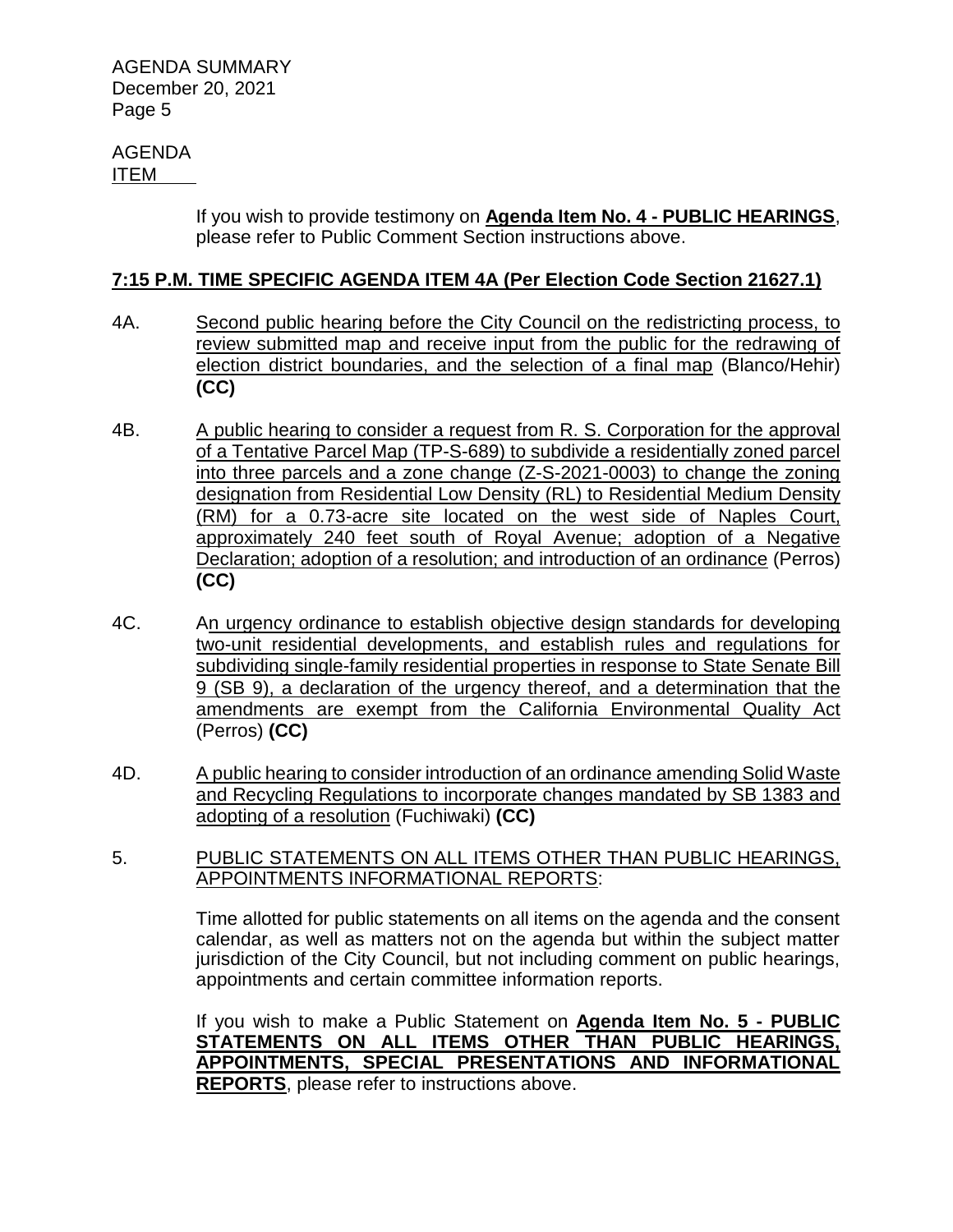AGENDA ITEM

### 5A. CITY COUNCIL/BOARD MEMBER/SPECIAL DISTRICT COMMENTS REGARDING PUBLIC STATEMENTS:

6. CONSENT CALENDAR:

NOTICE TO THE PUBLIC: All matters listed under the Consent Calendar are considered to be routine by the City Council/Boards and will be enacted by one motion. There will be no separate discussion of these items. If discussion is required, that item will be removed from the Consent Calendar. Vote will be by roll call.

- (1) Approval of the Monthly Investment Report for the Month Ended November 30, 2021 (Toney) **(CC)** Action Required – Receive and file.
- (2) Receive and file report regarding the 2022 Solid Waste and Recycling Service Fee Schedule (Fuchiwaki)**(CC)** Action Required – Receive and file
- (3) Approval of Amended to FY 2021-22 Transit Program of Projects and approval of Supplemental Budget Request (Fuchiwaki) **(CC)** Action Required – Approve Amendment and Supplemental Budget Request.
- (4) Approval of three agreements between the City of Simi Valley and CALNET for Next Generation Telecommunications Services (Toney) **(CC)** Action Required – Approve request.
- (5) Award of contracts for tax management and audit services between the City of Simi Valley and Hinderliter, De Llamas and Associates and HDL Coren & Cone (Toney) **(CC)** Action Required – Award contracts to Hinderliter De Llamas and Associates and HDL Coren & Cone.
- (6) Award of contract for the Civic Center Emergency Generator Installations, Specification No. SV 21-17R (CP60000034) and award of contract to purchase three diesel generators utilizing Sourcewell Contract #120617-CAT Cooperative Agreement and authorize the City Manager to execute contracts (Fuchiwaki) **(CC)** Action Required – Award contract to Taft Electric Company and Quinn Power Systems, Inc.